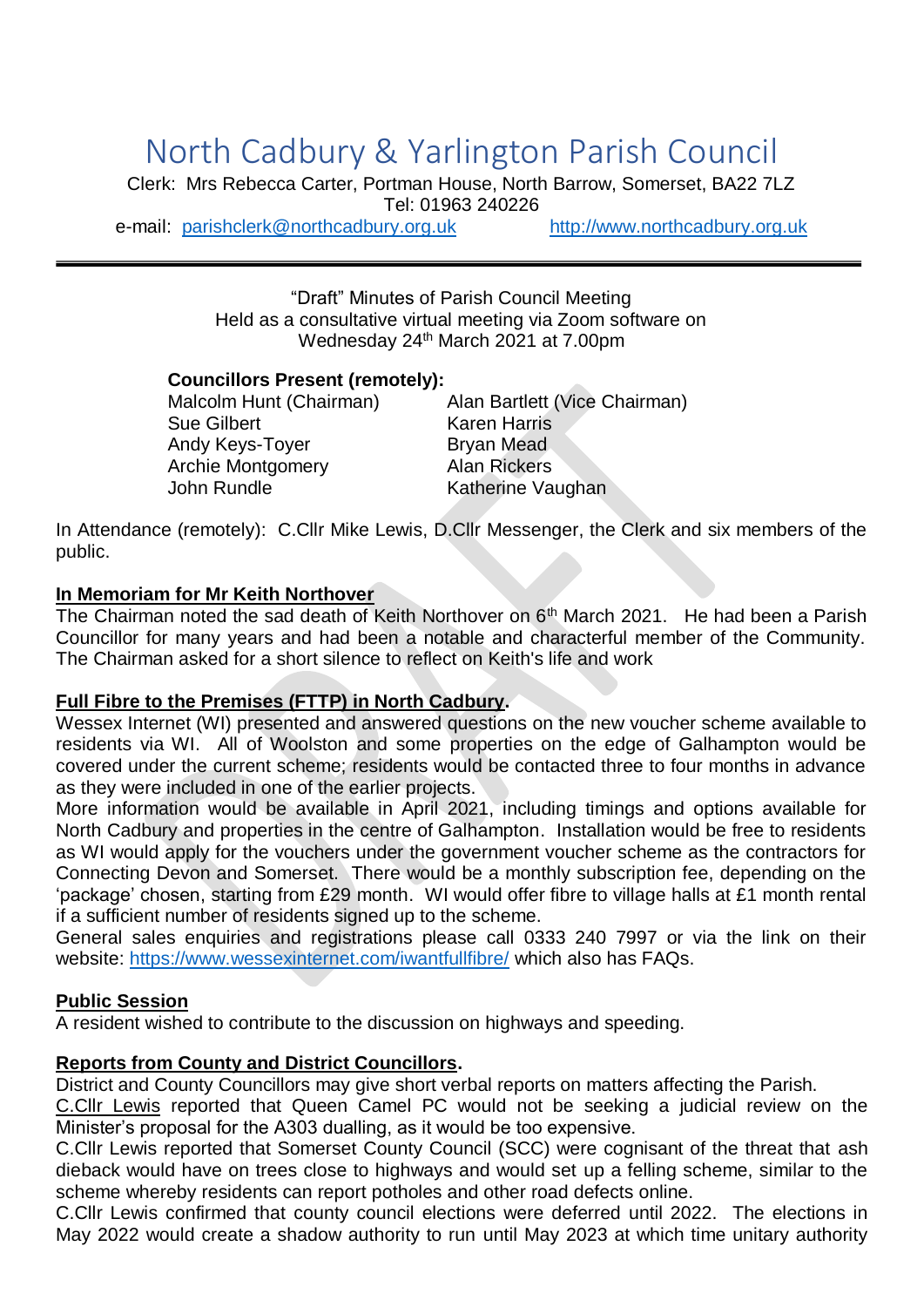elections would be held to coincide with town and parish council elections. *(C.Cllr Lewis left the meeting at 7.40pm)*

D.Cllr Messenger reported that Castle Cary Post Office would relocate to Julian Shave (The Market Garden, Fore Street, Castle Cary. He also reported that the phosphate issue continued to hold up planning applications.

D.Cllr Messenger wished to express his admiration and gratitude to the staff of South Somerset District Council (SSDC) who continued to work while seconded to the Covid-19 vaccination roll out. He wished to thank the volunteers and Millbrook Surgery, Castle Cary, who should also be commended.

# **21/18. Apologies for Absence and to consider the reasons given.**

Council to receive apologies for absence and, if appropriate, to resolve to approve the reasons given.

**RESOLVED**: Apologies were received from Cllr R House, which were accepted.

# **21/19. Declarations of Interest.**

Members to declare any interests they may have in agenda items that accord with the requirements of the Local Authority (Model Code of Conduct) Order LO9-12 May 2018.

(NB this does not preclude any later declarations).

**RESOLVED**: None received.

# **21/20. Minutes.**

To approve the Minutes of the Virtual PC Meeting held on Wednesday 24<sup>th</sup> February 2021.

Cllr Gilbert proposed an amendment to the minutes at item 21/12.a. last paragraph, second line, to replace 'they' with 'some' as follows; "Councillors agreed that the proposal for three dwellings on this site was not viable, however, **some** were not opposed to the principle of development; one dwelling would provide an average size garden and may be considered more acceptable."

**RESOLVED**: The proposed amendment was agreed and the minutes were approved as a true record and would be duly signed.

# **21/21. Planning.**

- a. Applications received.
- PC to consider applications for recommendation to SSDC:

**PA 21/00111/S73.** S73 application to vary condition 2(approved plans) of approval 18/03435/FUL to reflect a change in plans due to internal alterations, resulting in external changes to the approved scheme, on the same footprint at Galhampton Country Store, High Road, Galhampton.

Councillors agreed that, as the scale and footprint of the plans would not be altered from the approved plans and the proposed changes were internal, this was an uncontentious application in planning terms.

**RESOLVED:** The PC agreed unanimously to recommend that the application be **APPROVED**.

b. SSDC Decisions. None received.

# **21/22. PC Meeting Dates 2021**

To approve the change of PC meeting dates in 2021 to 14<sup>th</sup> April (NC Annual Parish Meeting followed by Ordinary PC Meeting), 12<sup>th</sup> May (Yarlington Annual Parish Meeting followed by Annual PC meeting leading into ordinary PC meeting), 16<sup>th</sup> June and 21<sup>st</sup> July; September to November remain unchanged.

# **RESOLVED:** Dates **APPROVED**.

# **21/23. North Cadbury and Yarlington Neighbourhood Plan Working Group (NPWG).**

Cllr Keys-Toyer gave the following report on behalf of the NPWG: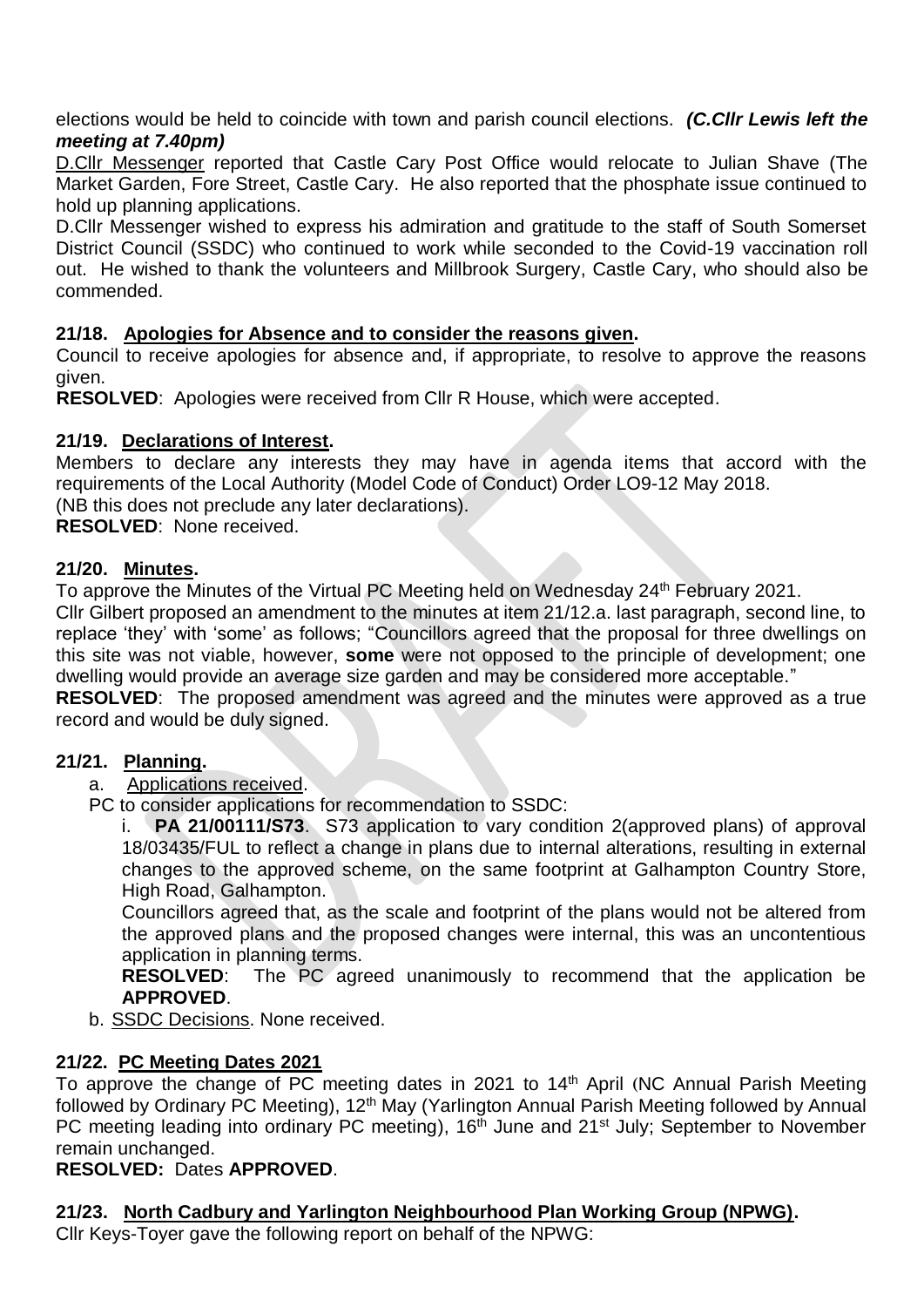Meetings. There has been one NPWG meeting since the last PC meeting.

Work Load. Work has mainly been focused on refining the first ten chapters of the Draft Plan, by adding data, correcting and making the document flow logically etc.

Communications. We have published on the NP website the results of the recent Options Consultation, advertised this in newsletters, posters and on other forms of social media.

Awaiting. We are awaiting further reports from AECOM on the Strategic Environment Assessment and further Heritage aspects. No further meetings have been arranged with the Strategic Planning Officers at SSDC for the moment.

Green Space. Following Cllr Keys-Toyer's report the Clerk advised that, since the last PC meeting, she had received confirmation from Somerset Association of Local Councils (SALC) that there was no statutory duty of the PC to ensure that sufficient land is available for burials and would, therefore, not be required to write to the PCC to ascertain its plans for a graveyard extension. The Chairman advised that the NPWG had received no further correspondence from Greenslade Taylor Hunt, who represent the Diocese, regarding the naming of the field owned by the Diocese, between the western end of the church and Parish Hill, as a Green Space in the Neighbourhood Plan as the Diocese has the space under consideration for future development.

# **21/24. Highways and Footpaths Report.**

a. Highways. Cllr Rundle had nothing further to report since his report in February 2021, other than a few minor repairs and a metal plate had been placed over the large hole on Corkscrew Lane, which was due for proper repair in late summer 2021. Cllr Rundle would write to John Nicholson, SCC Assistant Highway Service Manager and Gary Warren, SCC Senior Traffic Engineer, with a full list of where work was required in the near future for both parishes.

b. To discuss speed mitigation measures on Cary Road to reduce the speed of cars entering the village from the A359, following a written request from a resident. A resident present also wished to discuss the possibility of reducing the speed limit outside North Cadbury School, which, he suggested, could be extended through the village. Cllr Rundle had been advised that all 30mph limits would be reduced to 20mph over the next few years.

**RESOLVED**: Following a brief discussion, John Rundle agreed that speed mitigation would be amongst the issues discussed when he next met with John Nicholson and Gary Warren.

c. Rights of Way. Cllr Vaughan presented her report, which can be found at attachment 1.

# **21/25. Finance.**

# a. **Balance of the Councils Bank Account & Bank reconciliation**.

To report on Council's Bank Account.

**RESOLVED**: The Clerk previously circulated the PC Accounts which were received and approved.

#### b. **Accounts for payment**

To review and approve a schedule of items of expenditure:

| Dorset Planning Consultant Ltd Inv 0614 and 0618 - NP              | £2,897.50 |
|--------------------------------------------------------------------|-----------|
| Clerk's Expenses to Jan to Mar 21                                  | £39.00    |
| Society of Local Council Clerks Training seminar (shared cost)     | £18.00    |
| <b>RESOLVED:</b> Items of expenditure <b>APPROVED</b> unanimously. |           |

c. Grass Cutting Contracts at North Cadbury and Galhampton Village Halls.

To discuss future renewals of village hall grass cutting contracts, e.g. to accept the cheapest quote (fixed price) or preferred contractor (based on number of cuts per season).

Following a full discussion, it was considered that, as the PC reimbursed North Cadbury and Galhampton Village Halls for grass cutting, it would be appropriate for the PC to be consulted when contracts were due for renewal.

**RESOLVED:** Due to expenditure on grass cutting being in excess of £3,000 per annum, it was agreed unanimously that a minimum of three quotes would be required and a two year